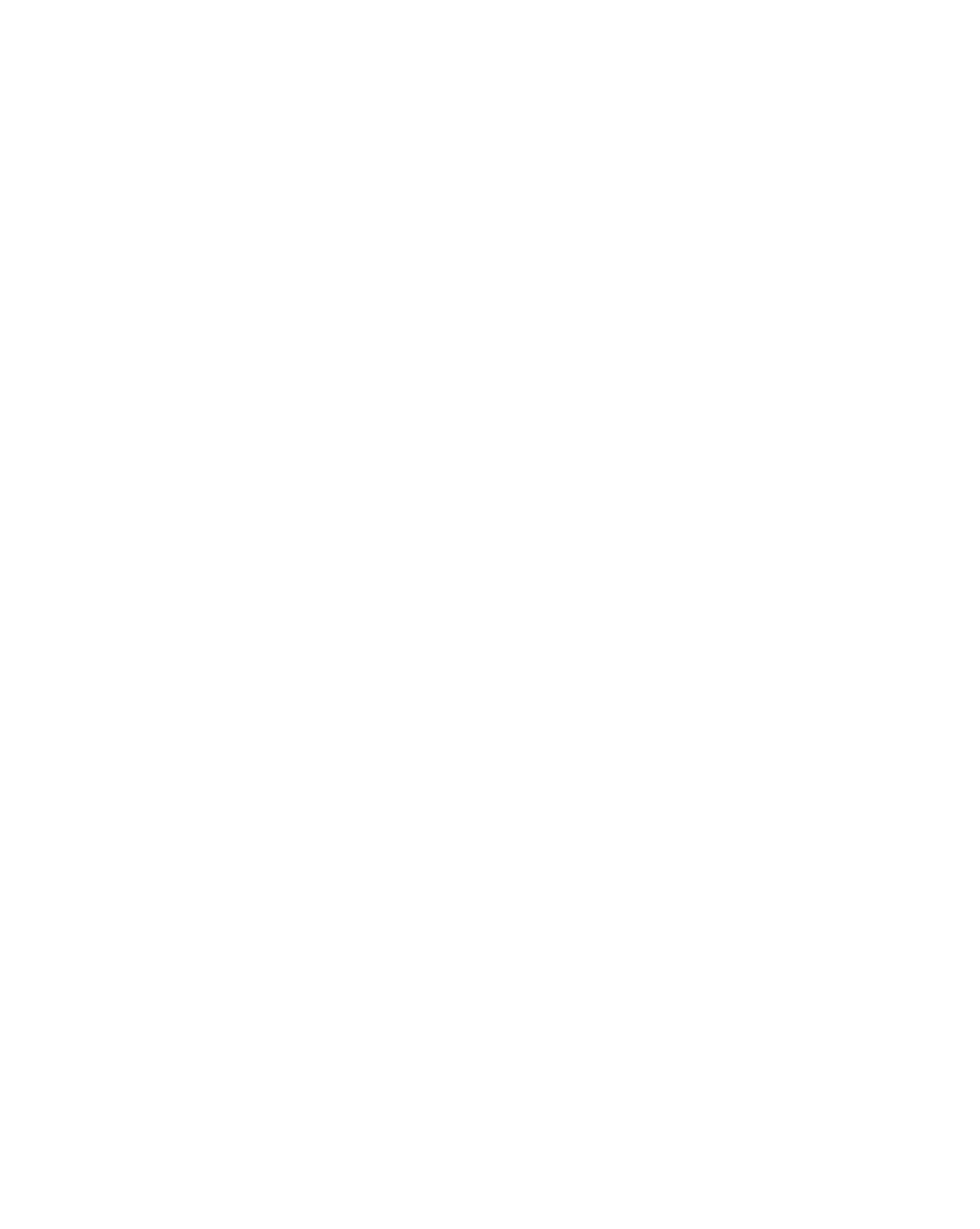# AngularJS in Action

**LUKAS RUEBBELKE** with BRIAN FORD



MANNING Shelter Island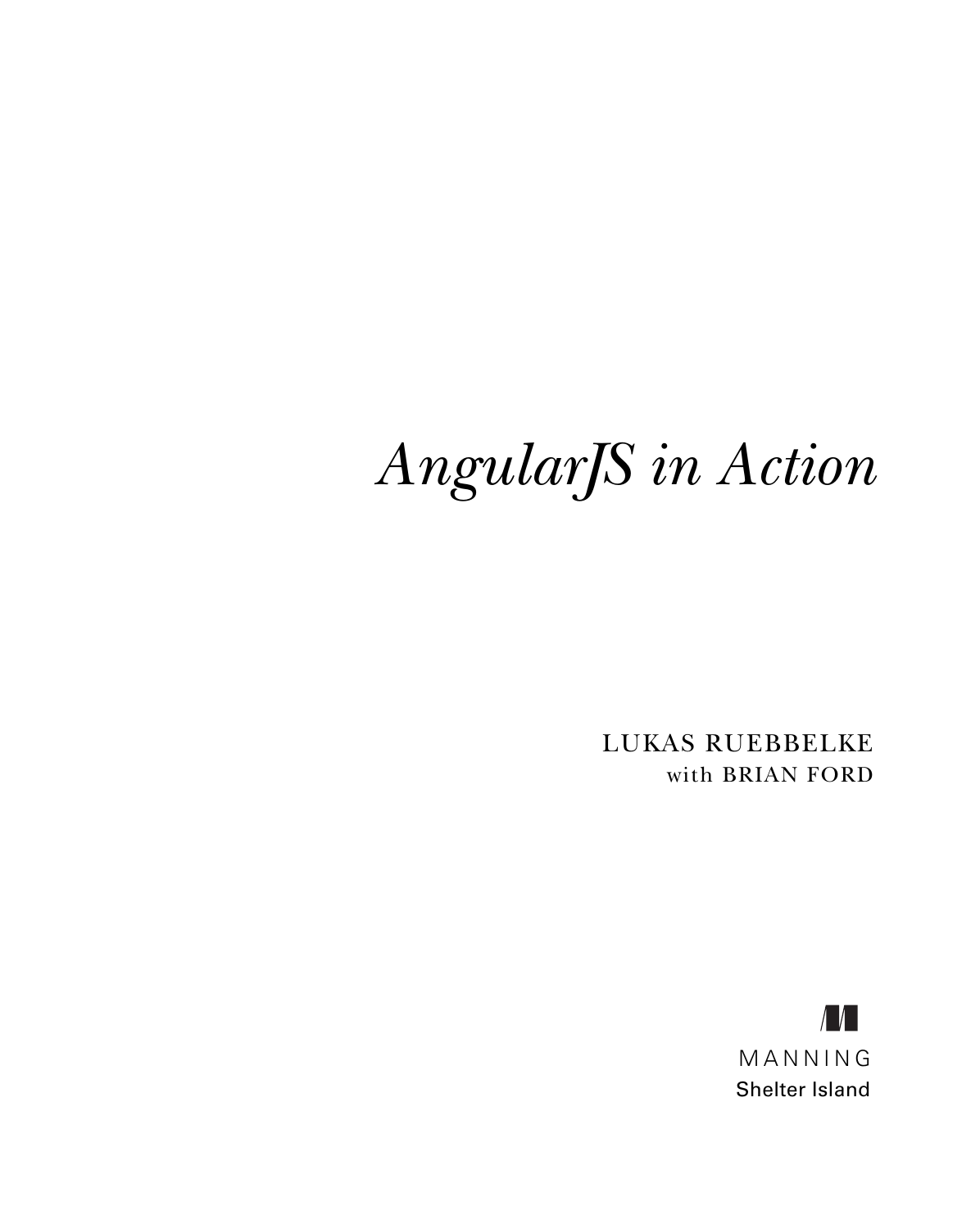For online information and ordering of this and other Manning books, please visit www.manning.com. The publisher offers discounts on this book when ordered in quantity. For more information, please contact

Special Sales Department Manning Publications Co. 20 Baldwin Road PO Box 761 Shelter Island, NY 11964 Email: orders@manning.com

©2015 by Manning Publications Co. All rights reserved.

No part of this publication may be reproduced, stored in a retrieval system, or transmitted, in any form or by means electronic, mechanical, photocopying, or otherwise, without prior written permission of the publisher.

Many of the designations used by manufacturers and sellers to distinguish their products are claimed as trademarks. Where those designations appear in the book, and Manning Publications was aware of a trademark claim, the designations have been printed in initial caps or all caps.

Recognizing the importance of preserving what has been written, it is Manning's policy to have the books we publish printed on acid-free paper, and we exert our best efforts to that end. Recognizing also our responsibility to conserve the resources of our planet, Manning books are printed on paper that is at least 15 percent recycled and processed without the use of elemental chlorine.



Manning Publications Co. Development editor: Cynthia Kane 20 Baldwin Road Technical development editor: Leonardo Cassarani Copyeditor: Benjamin Berg Shelter Island, NY 11964 Proofreader: Katie Tennant Technical proofreader: Richard Scott-Robinson Typesetter: Gordan Salinovic Cover designer: Marija Tudor

ISBN 9781617291333 Printed in the United States of America 1 2 3 4 5 6 7 8 9 10 – EBM – 20 19 18 17 16 15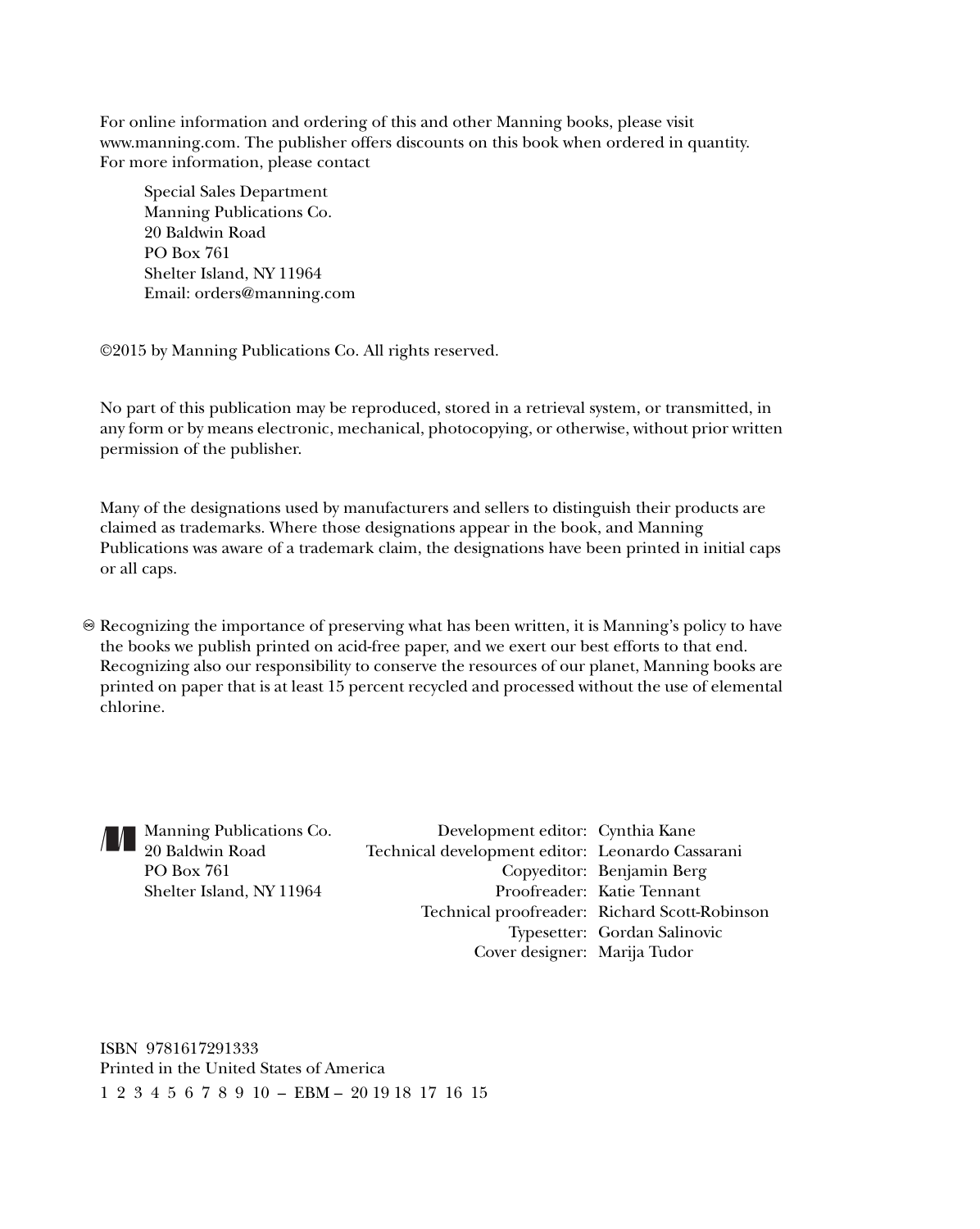*To my father, Daniel Ruebbelke, who is the foundation of my life*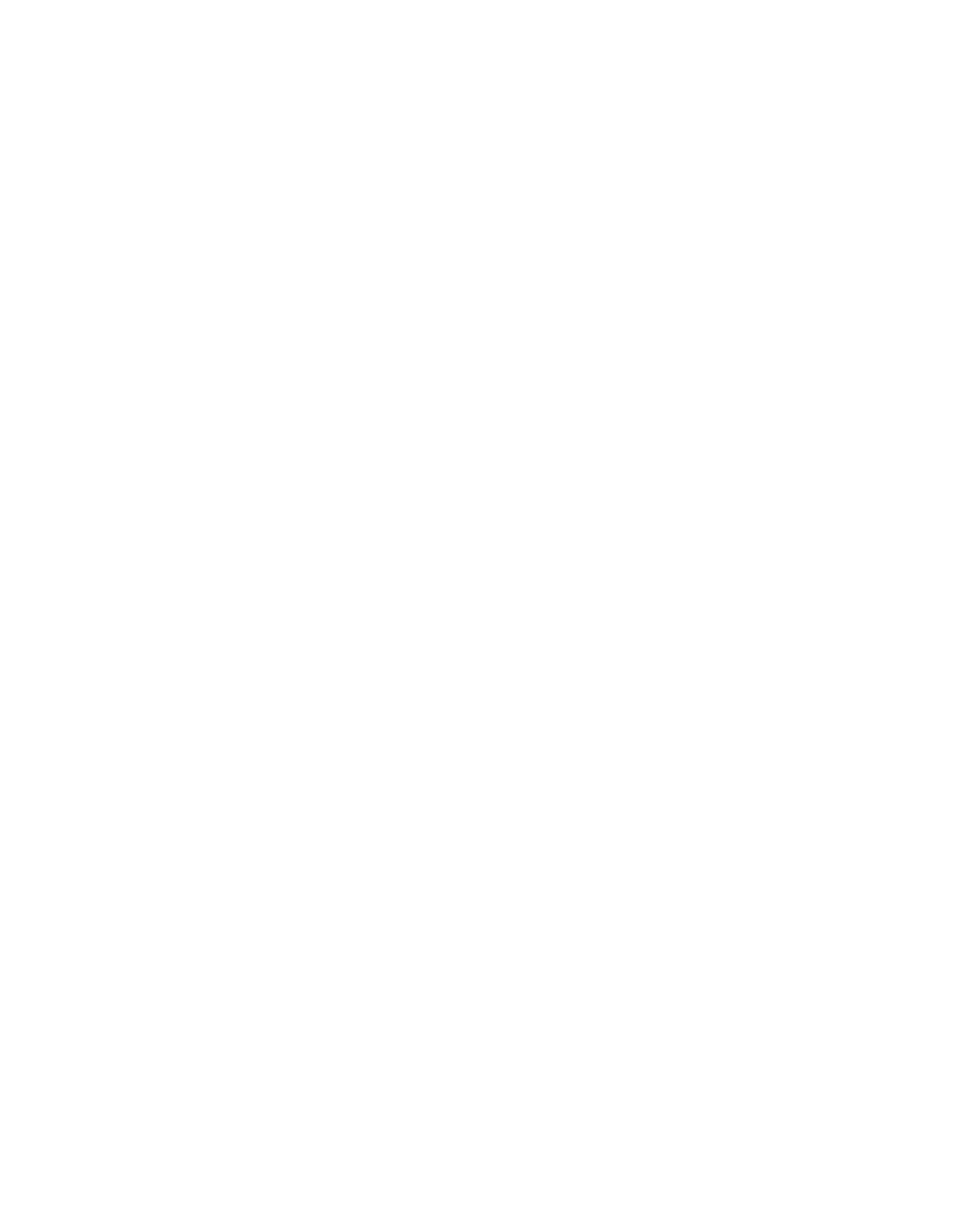# *brief contents*

|                                         |  | 1 • Hello Angular $\sim$ 18 $\sim$ 3              |
|-----------------------------------------|--|---------------------------------------------------|
|                                         |  | 2 • Structuring your Angular Sapplication $20$    |
| PART 2 MAKE SOMETHING WITH ANGULARJS 33 |  |                                                   |
|                                         |  | 3 • Views and controllers 35                      |
|                                         |  | 4 Models and services 57                          |
|                                         |  | $5 \square$ Directives 80                         |
|                                         |  | $6 \bullet$ Animations 115                        |
|                                         |  | 7 • Structuring your site with routes $130$       |
|                                         |  | 8 • Forms and validations 142                     |
|                                         |  |                                                   |
|                                         |  | A Setting up Karma $153$                          |
|                                         |  | $B \equiv$ Setting up a Node.js server 158        |
|                                         |  | $C \blacksquare$ Setting up a Firebase server 160 |
|                                         |  | $D$ • Running the app 162                         |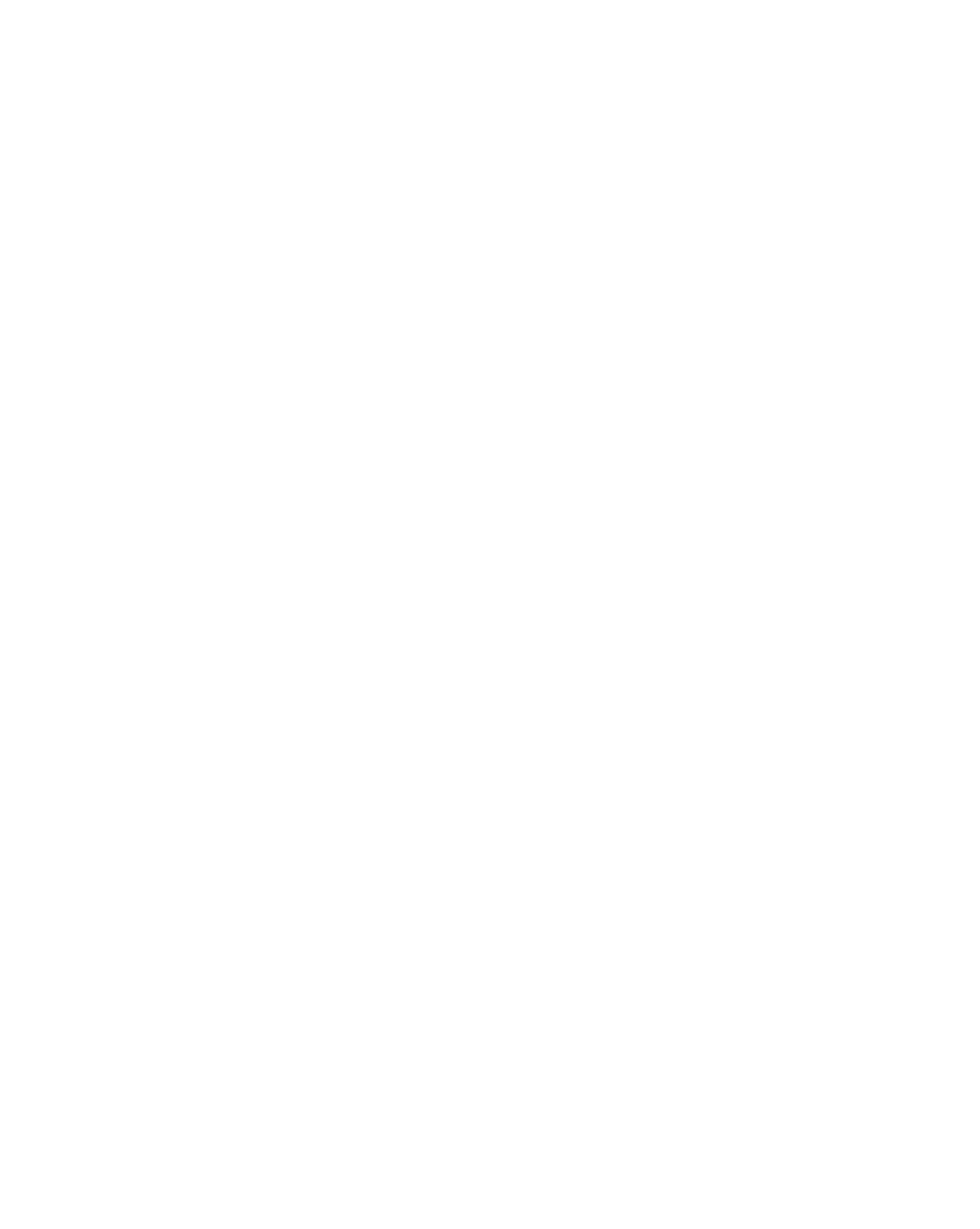### *contents*

*[foreword xiii](#page-12-0) [preface xv](#page-14-0) [acknowledgments xvi](#page-15-0) [about this book xvii](#page-16-0) [about the authors xx](#page-19-0) [about the cover illustration xxi](#page-20-0)*

### PART 1 GET ACQUAINTED WITH ANGULARJS ..............................1

# *Hello AngularJS* 3<br>1.1 Advantages of

- Advantages of using AngularJS 4
	- 1.2 The AngularJS big picture 6
	- 1.3 Build your first AngularJS application 7 *The module 10* ■ *Views and controllers 11* ■ *Services 15 Directives 17*
	- 1.4 Summary 18

# *Structuring your AngularJS application* 20<br>2.1 Hello Angello 20

- Hello Angello 20
- 2.2 AngularJS application structure 23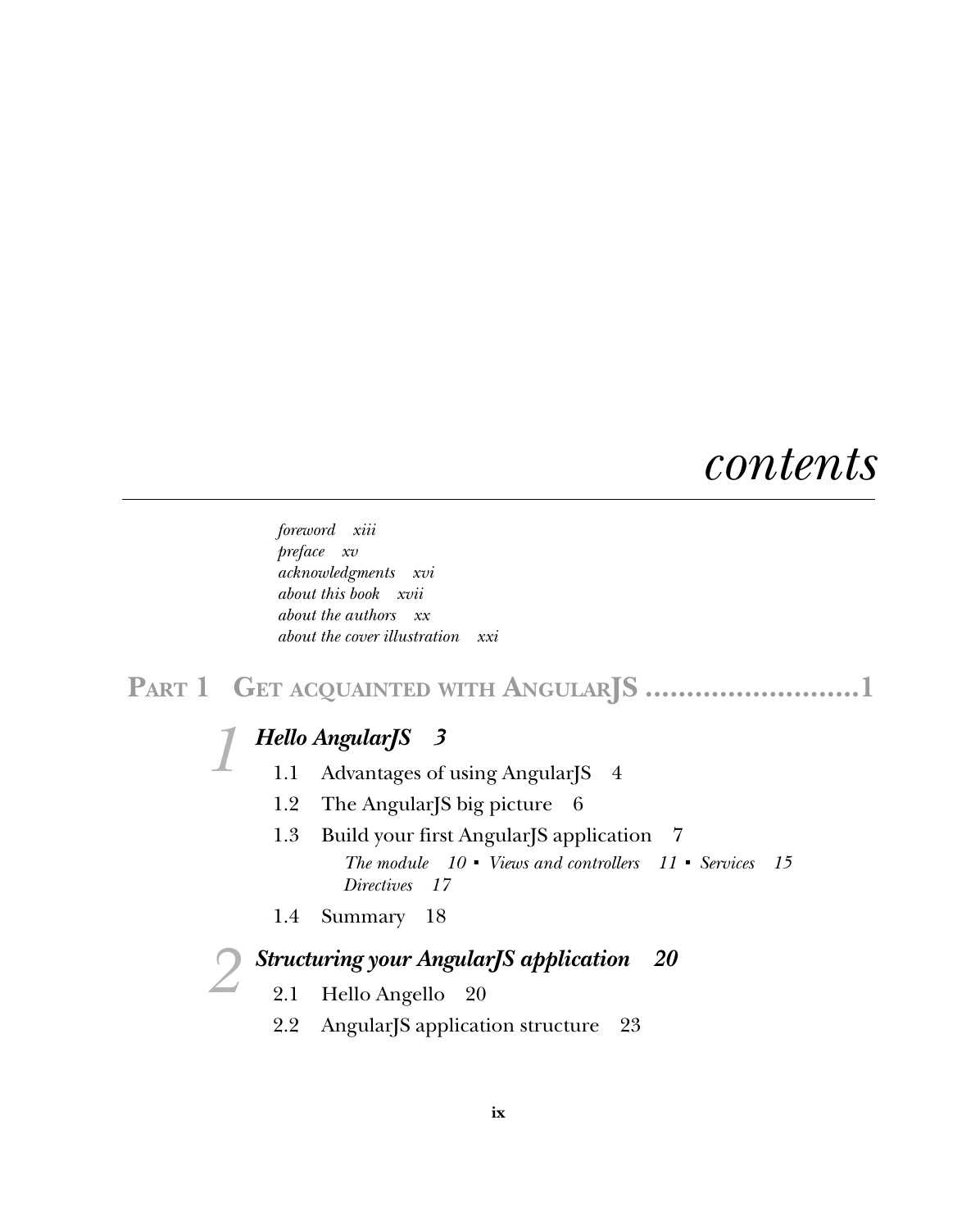- 2.3 Laying the Angello foundation 25
- 2.4 Basic routes and navigation 26
- 2.5 A few best practices 30
- 2.6 Summary 31

### PART 2 MAKE SOMETHING WITH ANGULARJS........................33

# *Views and controllers* 35<br>3.1 The big picture 36

- The big picture
- 3.2 What is an AngularJS view? 38
- 3.3 What is an AngularJS controller? 39 *The digest cycle 40* ■ *Controller as syntax 41* ■ *AngularJS events 42*
- 3.4 Properties and expressions 43 *Display stories with ngRepeat 43* ■ *Filters 46* ■ *Expressions 48*
- 3.5 Best practices and testing 54
- 3.6 Summary 56

## *Models and services* 57<br>4.1 What are models an

- What are models and services? 58 *Hello services 59* ■ *The service lifecycle 59* ■ *The different types of services 60*
- 4.2 Models with \$http 63 *What is \$http? 63* ■ *Create your first model 64 \$http convenience methods 65*

#### 4.3 Promises 67

*What are promises? 68* ■ *Promises in action 68* ■ *\$http.success and \$http.error 69* ■ *Elegant sequencing with promises 70*

- 4.4 \$http interceptors 71 *Why intercept? 71* ■ *Interceptors in action 72*
- 4.5 Service decorators 73 *Why decorate? 73* ■ *Enhanced logging 73*
- 4.6 Testing consideration 75 *Testing a service 75 Using \$httpBackend to mock server calls 76* ■ *Best practices 78*
- 4.7 Summary 78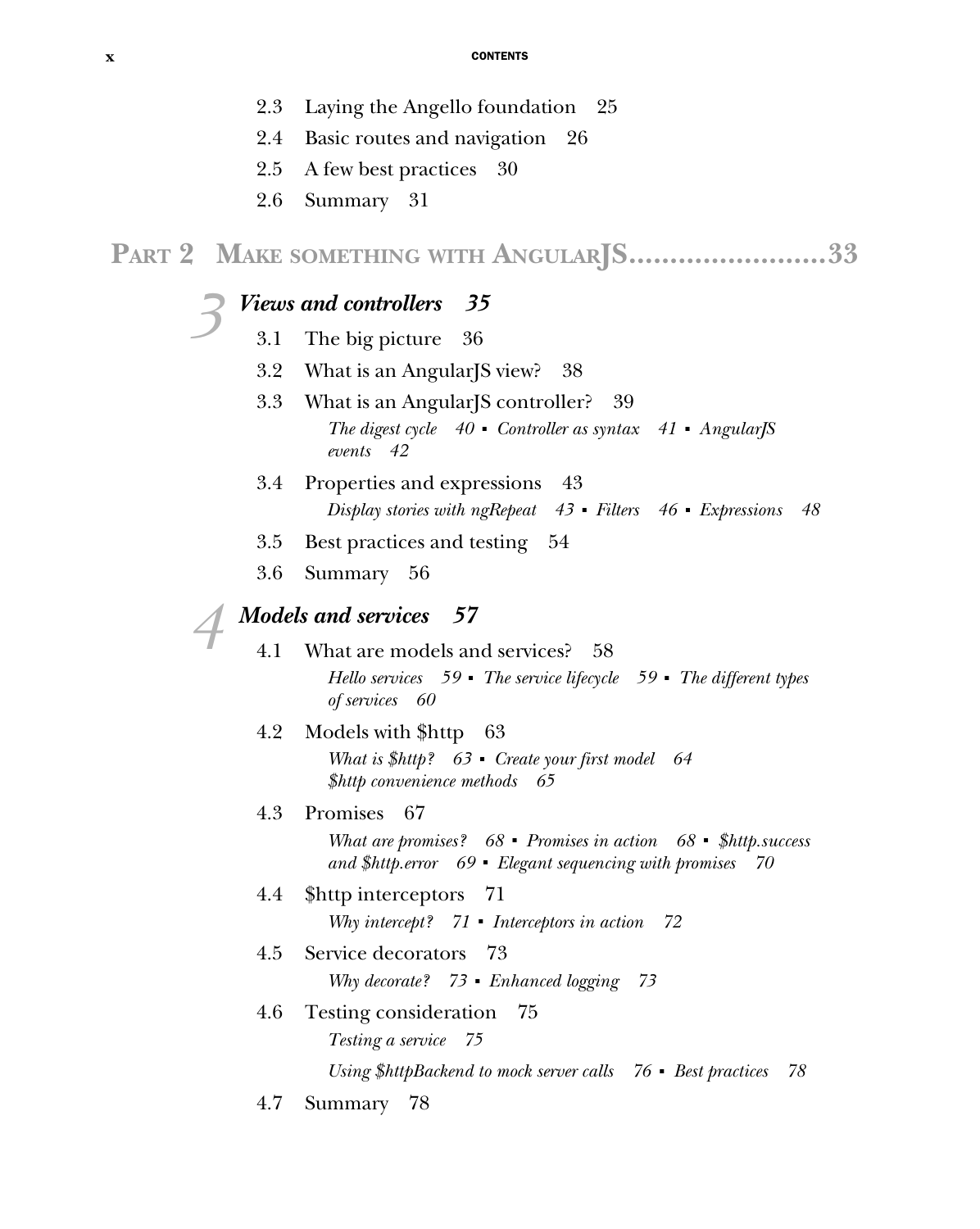### *5 Directives 80*

- Introduction to directives 80 *What are directives? 80* ■ *Why we need directives 81* ■ *Why we want directives 81*
- 5.2 Directives 101: a quick foundation 81 *The user story directive 82*
- 5.3 A more advanced feature 87

*The drag-and-drop feature 87* ■ *Use the drag-container directive 89* ■ *Build the controller 90* ■ *Create the dropcontainer directive 92* ■ *Use the drop-container directive 93 Build the controller 94* ■ *Create the drop-target directive 100 Use the drop-target directive 102* ■ *Build the controller 102 Create the \$dragging service 103* ■ *Update the StoryboardCtrl 104*

5.4 Integrating with third-party libraries again! 106

*Install Flot 106* ■ *Build the directive 107* ■ *Use the directive 107* ■ *Massage our data 107* ■ *It's time we had the "isolated scope talk" 109* ■ *Grand finale: breathe life into Flot 110*

- 5.5 Testing a directive 112
- 5.6 Best practices 113
- 5.7 Summary 114

### *Animations 115*<br>6.1 Intro to anim

- Intro to animations 115 *How AngularJS handles animations 116* ■ *The animationnaming convention 116* ■ *Animations enable! 117*
- 6.2 CSS transitions 118

*Define the base transition 118* ■ *Define the ng-enter transitions 118* ■ *Define the ng-leave transitions 119 Making it move 119*

### 6.3 CSS animations 121 *Define the base animation classes 121* ■ *Define the animation keyframes 121* ■ *Make it move 124*

- 6.4 JavaScript animations 124 *Defining the JavaScript animation 125* ■ *The JavaScript animation events 126* ■ *The JavaScript animation class 126 TweenMax 127* ■ *Making it move 127*
- 6.5 Testing 128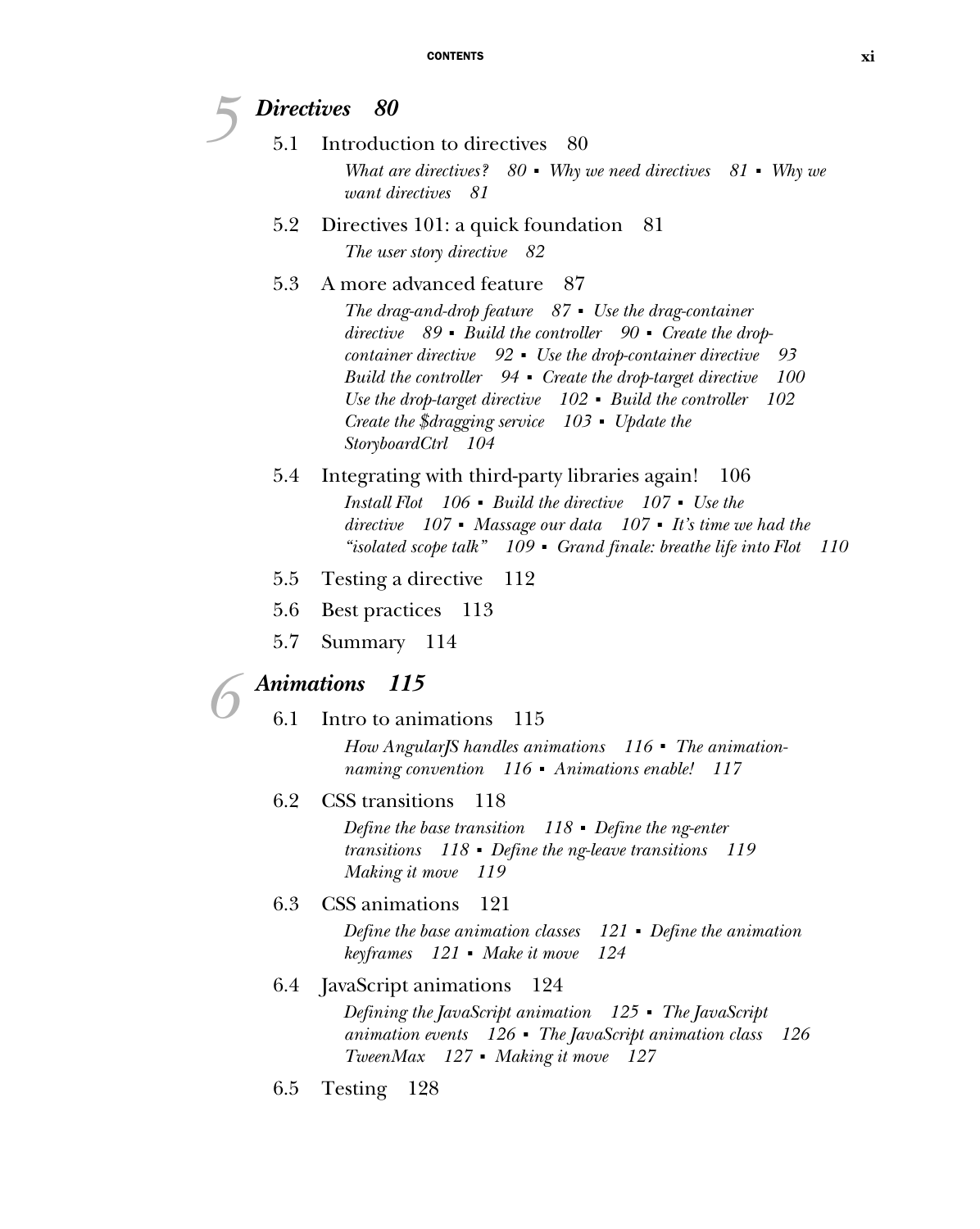- 6.6 Best practices 128
- 6.7 Summary 129

### *Structuring your site with routes* 130<br>7.1 The components of AngularJS rou

- The components of Angular<sub>IS</sub> routes 131
- 7.2 How to create routes in Angular [S 132]

*Create your first route with ngRoute and ngView 132* ■ *Add ngView 132* ■ *Set up your route with \$routeProvider 132 Set up route navigation 134* ■ *Review 134*

- 7.3 Using parameters with routes 135 *Review 137*
- 7.4 Using resolve with routes 137 *Review 138*
- 7.5 Route events 139 *Review 139*
- 7.6 Testing 139
- 7.7 Best practices 140
- 7.8 Summary 141

# *8.1* The big picture: Angula

- The big picture: Angular S form validation 143 *Extending HTML form elements 143* ■ *Adding validations 144 Form validation and CSS 148* ■ *Form validation, \$setPristine, and \$setUntouched 149*
- 8.2 Testing 149
- 8.3 Best practices 152
- 8.4 Summary 152
- *appendix A Setting up Karma 153 appendix B Setting up a Node.js server 158 appendix C Setting up a Firebase server 160 appendix D Running the app 162 index 163*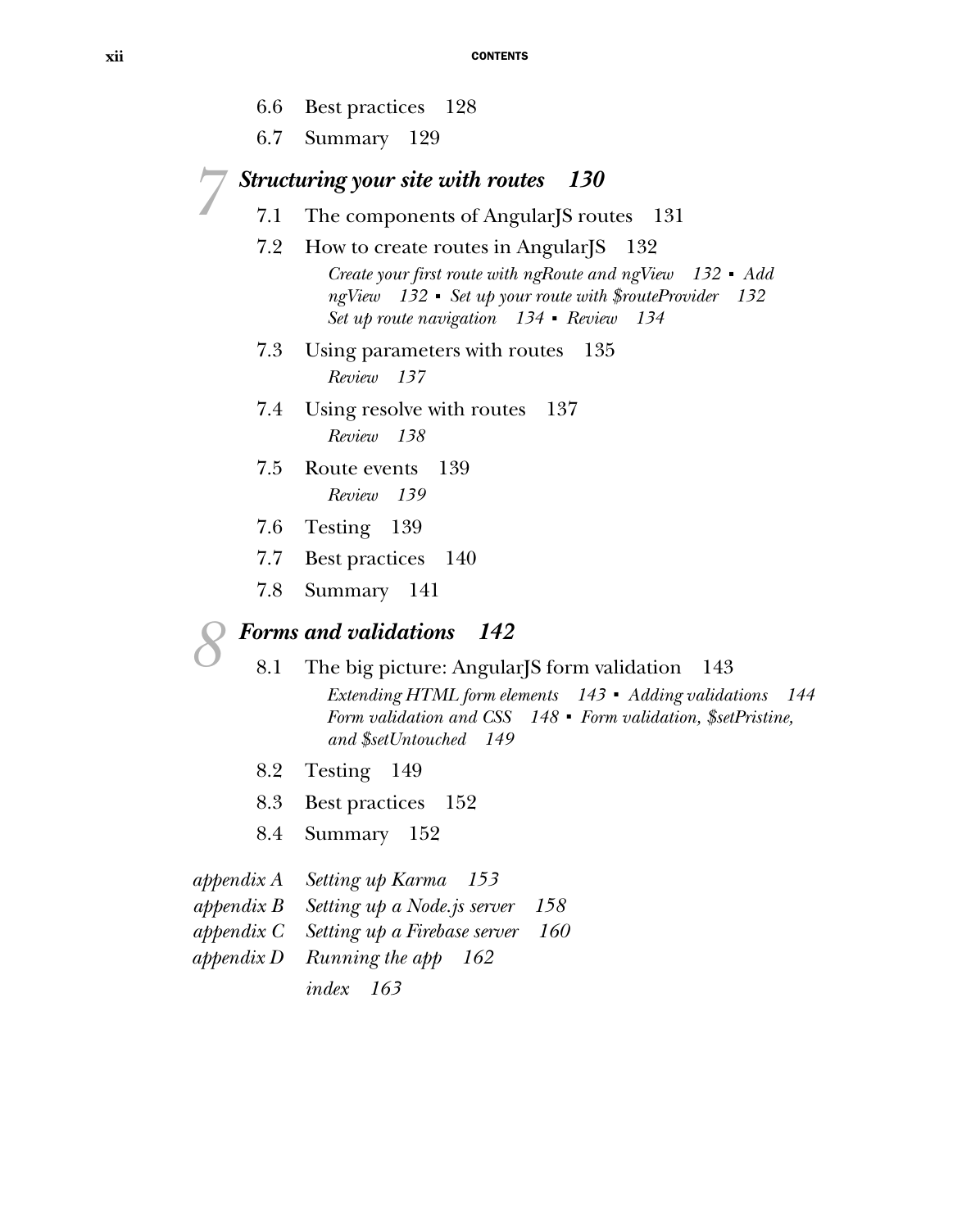# *foreword*

<span id="page-12-0"></span>I realized how awesome Lukas was the day we met at ng-europe. After the conference, we started talking more and I participated in a hackathon he organized, and the other way around. The one passion we share, and what has brought us together, is helping people build awesome stuff. I know for a fact that was the reason he decided to write this book. Not for him, but for you!

 AngularJS is quickly becoming one of *the* front-end frameworks to use. It's also one of the most rapidly changing frameworks out there. In this book, you'll learn how you can build an exciting application from top to bottom with AngularJS, while learning what controllers, templates, directives, services, factories, and providers are. Instead of an extensive in-depth guide to Angular's features, in this book you'll get a quick glance at what they are and then get your hands dirty so you can learn by using them! You'll learn not only how to code this application, but also how to test it.

 Angello is the exciting application—it uses some of the most interesting libraries out there for AngularJS. It's a project management tool very similar to Trello. Throughout the book, you'll learn how to implement the different pieces of this application, and how to use ui-router, Auth0, and Firebase, among others.

I know you'll find this book really useful. Happy hacking!

 MARTIN GONTOVNIKAS DEVELOPER ADVOCATE, AUTH0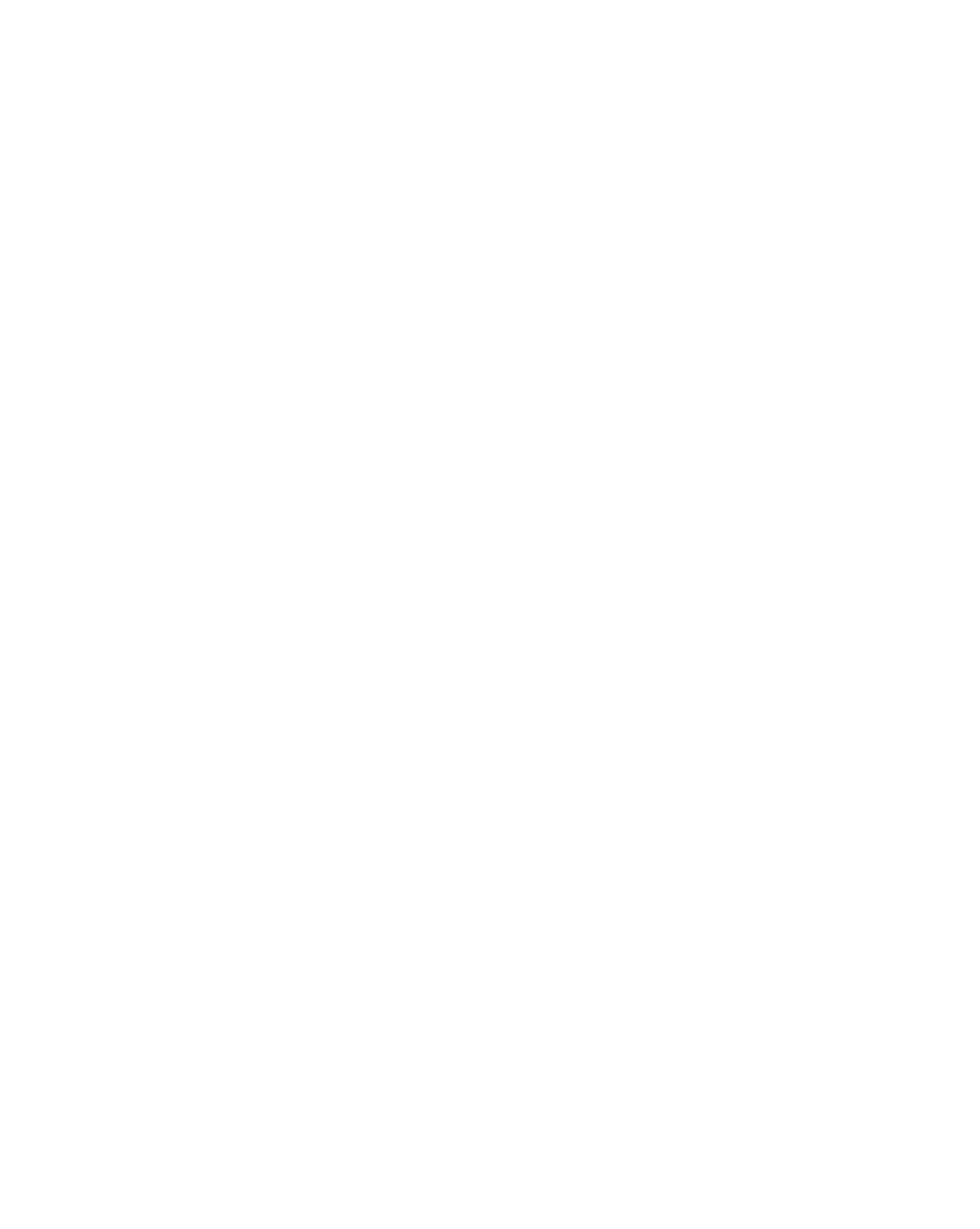*preface*

<span id="page-14-0"></span>Never in my wildest dreams did I think that I would be an author, and yet here I am. I vividly remember the panic that I felt as I clicked "Publish" on my first WordPress post on AngularJS. It felt like I was pressing the launch button for a series of missiles, and I had no idea where they would go! Little did I know that I had in fact released a series of missiles that would change my life in the most profound and unexpected ways.

 The moment I decided that I cared more about being helpful than being perfect was one of the most important turning points of my life. Beginning with a series of barely passable blog posts, by accepting every opportunity to implement feedback I gradually grasped what it takes to write a solid blog post. It was also during that time that I had the opportunity to become friends with the AngularJS core team. AngularJS at the time was still relatively unknown, and so it was much easier to get on their radar than it is now. Lucky me!

 I'll never forget that afternoon when I got the email asking if I was interested in writing this book. When I was pretty sure that no one was looking, I would break out into this little happy dance for days. If only my high school English teacher could see me now!

 From that moment, I have considered it a great privilege to share with you the things I've learned while building some large applications and writing untold lines of AngularJS code. It's been a most excellent journey, and I thank each and every one of you for making this possible!

LUKAS RUEBBELKE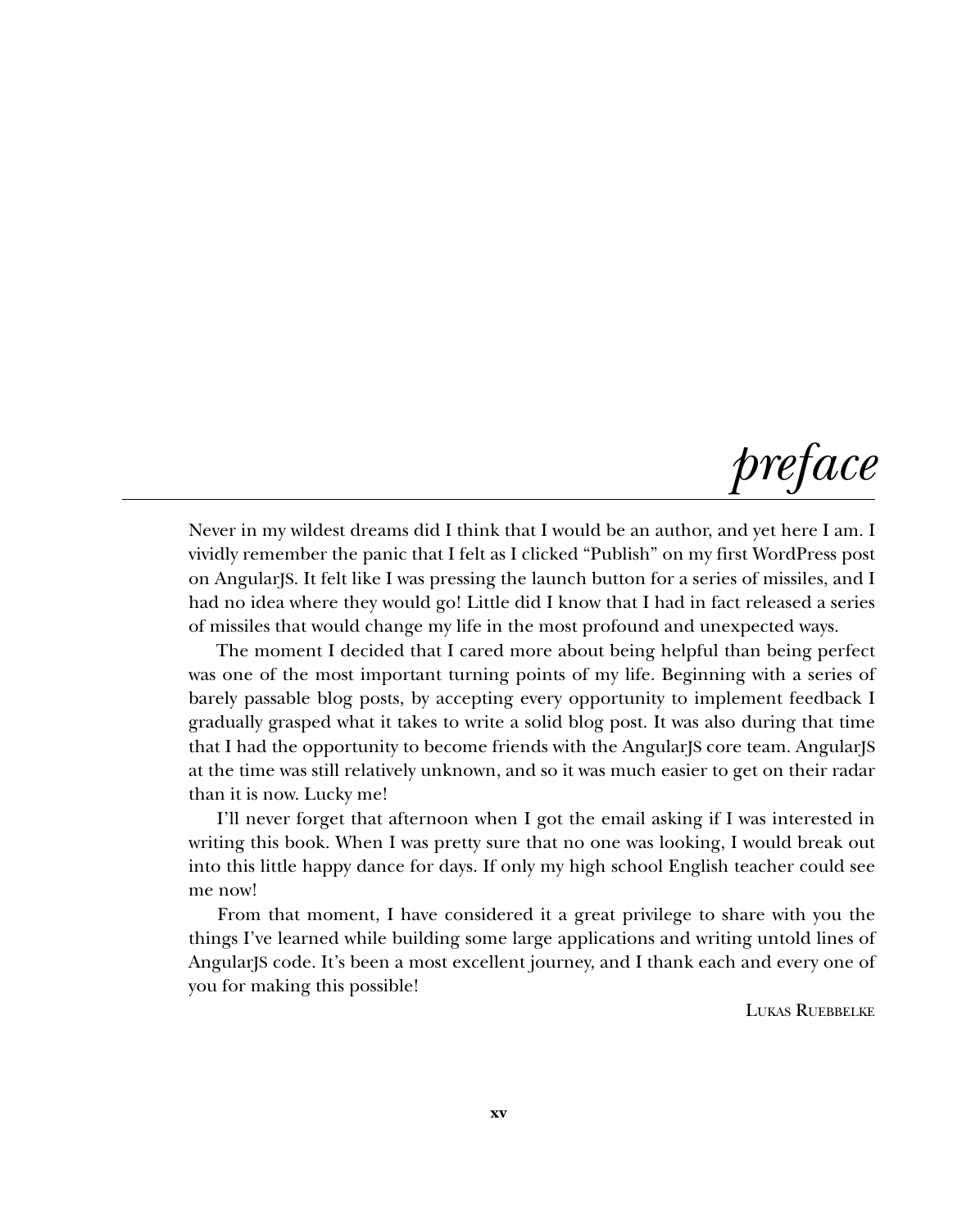# *acknowledgments*

<span id="page-15-0"></span>This book wouldn't have been possible without the input and support from the amazing AngularJS community. I want to thank Brad Green, Igor Minar, Miško Hevery, Brian Ford, and Matias Niemela for their friendship and for setting such a great example of what it looks like to build awesome things. I would also like to thank Jeff Whelpley, Brandon Tilley, Omar Gonzalez, Martin Gontovnikas, Joe Eames, and about a hundred other people for their feedback. They helped me craft Angello and the book that's built around it. I would also like to thank Geoff Goodman for his contributions on the awesome drag-and-drop example. And I owe Jonathan Garvey a huge debt of gratitude for helping me get this book over the finish line. You are holding this book right now because of his help and tough love. Special thanks to Martin for penning the foreword to the book, and to Brian for his contributions at the beginning of the project.

 I especially want to thank my saint of an editor, Cynthia Kane, for her infinite patience, for helping me to become a better writer, and for sometimes nudging me to do things I didn't want to do—like write! Thanks also to everyone else on the Manning team who worked with me during the development and production of the book.

 Many people read early drafts of the manuscript and sent in corrections and comments as it was being written, including numerous MEAP (Manning Early Access Program) readers, as well as the following reviewers: Ahmed Khattab, Brian Cooksey, Chad Davis, Daniel Bretoi, Fernando Monteiro Kobayashi, Gregor Zurowski, Jeelani Shaik, Jeff Condal, Jeff Cunningham, Richard Scott-Robinson, Robert Casto, Roberto Rojas, and William E. Wheeler. Thanks to all, with a special acknowledgment to technical proofreader Richard Scott-Robinson, who checked the code and read the manuscript one last time, shortly before it went into production.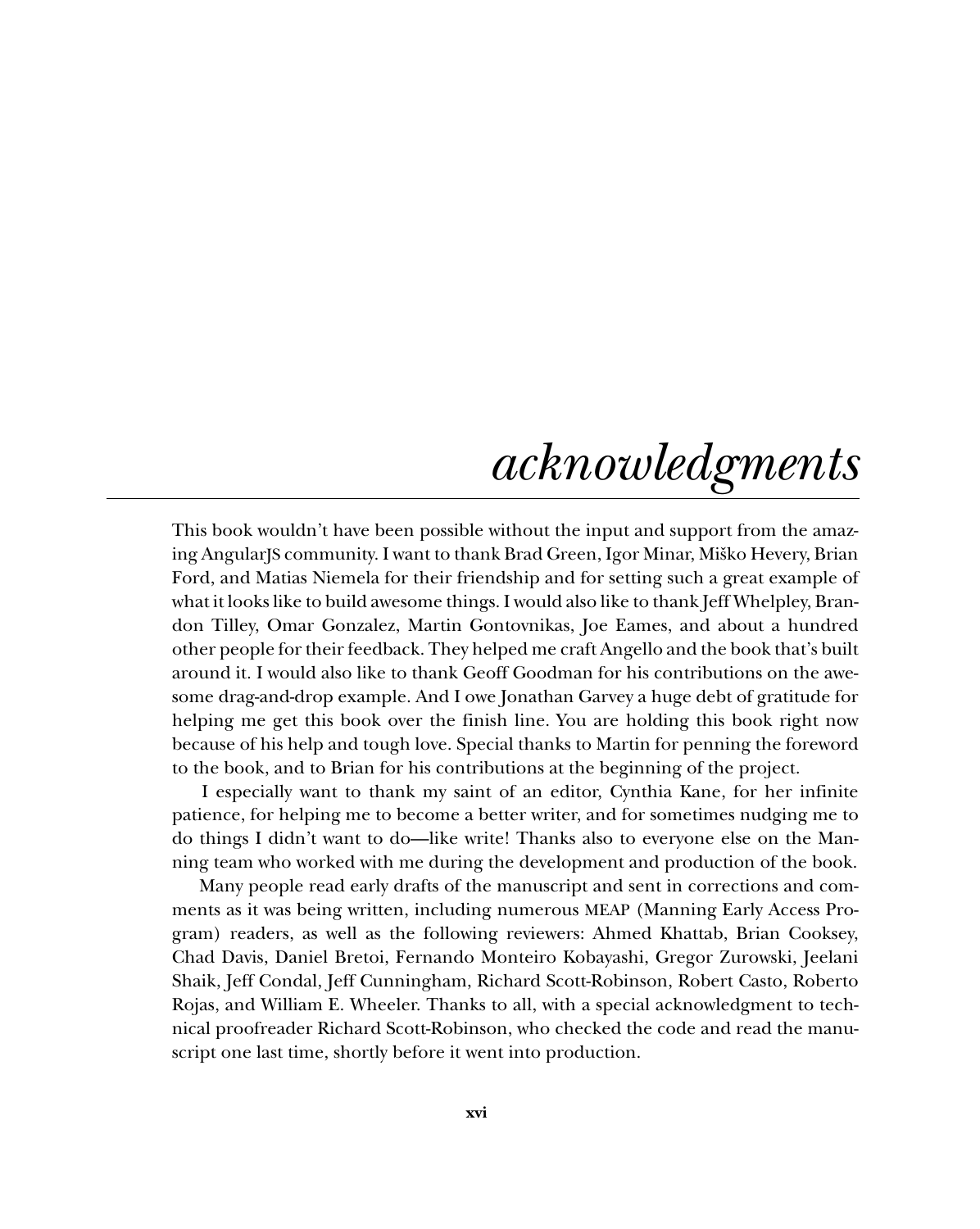## *about this book*

<span id="page-16-0"></span>The goal of this book is to equip you, the reader, with an arsenal of practical techniques that you can use in the real world—to help you build a non-trivial web application from the ground up, and offer commentary on the most pertinent pieces. The sample application presented in the book, Angello, comes with a fully functional back end in either Firebase or Node.js with a few extra bonuses such as social logins with Auth0.

 We had to make some hard decisions about what we were going to cover in the book and, more importantly, what we would not cover. It would have been easy to go down a rabbit trail as we tried to explain AngularJS on a molecular level, but the actual application of this knowledge is relegated to edge cases at best. We'll be the first to admit that we don't cover everything about Angular<sub>JS</sub>—that would make for a book three times the size of what is currently in your possession.

 We make some assumptions about the readers of this book so they'll get the most out of the material. We assume a fundamental knowledge of HTML, CSS, and JavaScript. We don't call out the CSS or HTML in the application unless it pertains specifically to what we're doing in AngularJS.

#### *Roadmap*

We've divided the book into two main sections: a gentle introduction to AngularJS and then an in-depth commentary on the pieces of AngularJS, as we start to build out Angello.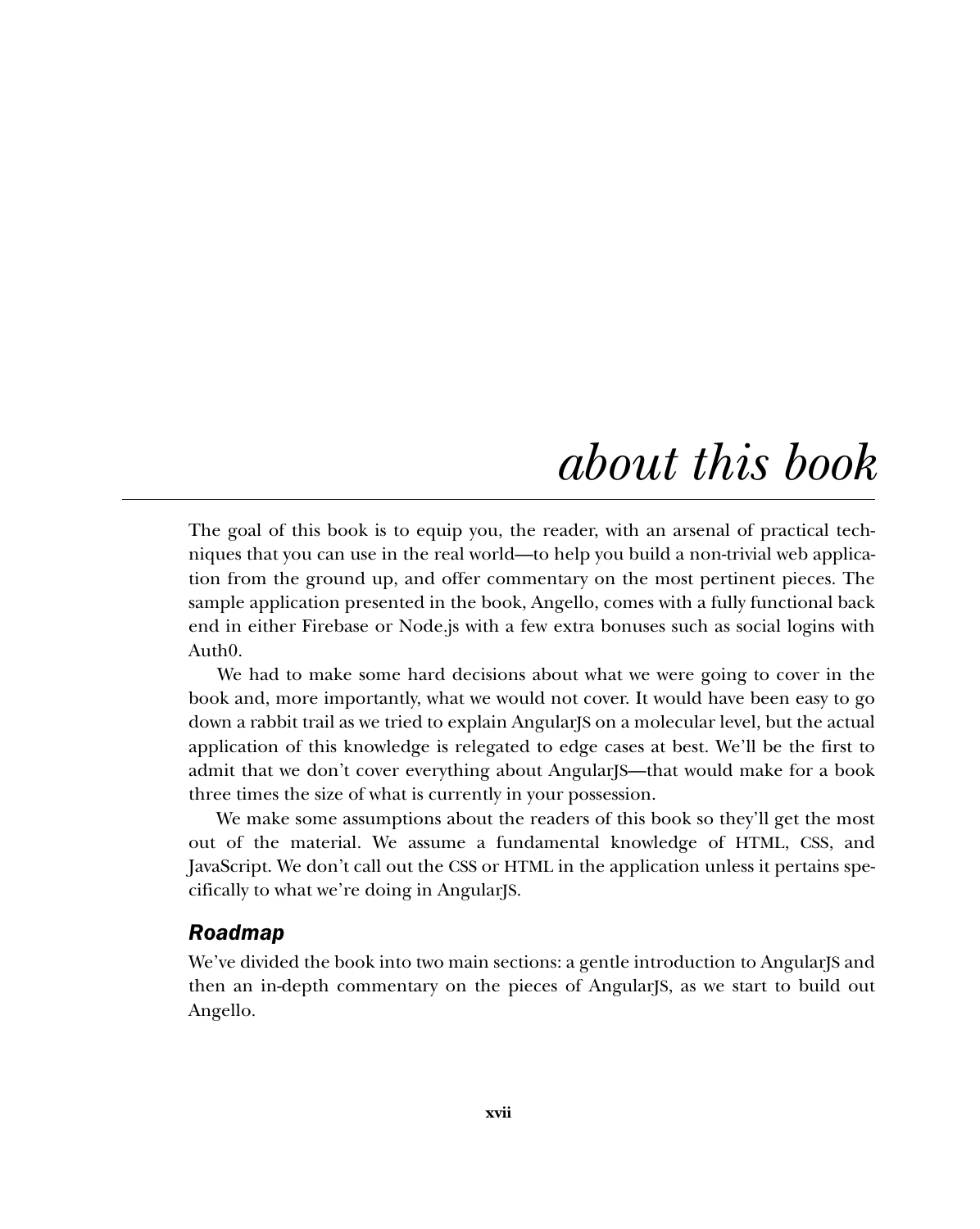Part 1, "Get acquainted with AngularJS," introduces the high-level pieces of AngularJS and talks about what each piece does and how they fit together (chapter 1). To reiterate these concepts, we build out our first AngularJS application, a simplified version of the main sample application, in chapter 2.

Part 2, "Make something with Angular (S)" gets into more advanced and specific topics, such as server-side communication, directives, animations, routing, and forms and validations. In each chapter, we look at the underpinnings of the topic and then see how it appears in the context of a real application. We end each chapter with a discussion on testing and best practices. Chapter 3 discusses how views and controllers work together in AngularJS to control what the user sees, as well as capture user interactions and convey those events for processing. Chapter 4 expands on controllers by introducing services and then showing how to communicate with a remote server using the \$http service. Chapter 5 introduces directives and shows how directives turn layouts into components while providing complex functionality. We'll kick our layouts up a notch in chapter 6 by adding in animations using ngAnimate. Chapter 7 digs into using routes in AngularJS to deep-link to specific states in the application, preloading specific data using resolve, and passing variables from route to route using \$routeParams. Chapter 8 finishes off with a discussion on how to use form validation to enhance the user experience while providing safeguards around the data being entered.

 There are also four appendixes about setting up Karma, setting up a Node.js server, setting up a Firebase server, and running the sample app.

#### *Source code conventions and downloads*

The source code in the book, whether in code listings or snippets, is in a fixed-width font like this, which sets it off from the surrounding text. In some listings, the code is annotated to point out key concepts, and numbered bullets are sometimes used in the text to provide additional information about the code. The code is formatted so that it fits within the available page space in the book by adding line breaks and using indentation carefully.

 All of the source code for the examples in the book can be found at this Github link: [https://github.com/angularjs-in-action.](https://github.com/angularjs-in-action) The sample application for the book is at this repository: <https://github.com/angularjs-in-action/angello>. The simplified version of the application is at this repository: [https://github.com/angularjs-in](https://github.com/angularjs-in-action/angello-lite)[action/angello-lite](https://github.com/angularjs-in-action/angello-lite).

 You can also find detailed instructions on how to get the applications up and running in the readme file. Visit the repo often for updates and bug fixes to the project as well as bonus repositories.

 The source code is also available for download from the publisher's website at [www.manning.com/Angular](http://www.manning.com/AngularJS)JSinAction.

NOTE At the time of this writing, Angular 2 is in an alpha release and not yet ready for writing non-trivial applications. With that said, we'll be publishing an Angular 2 version of Angello as soon as it makes sense.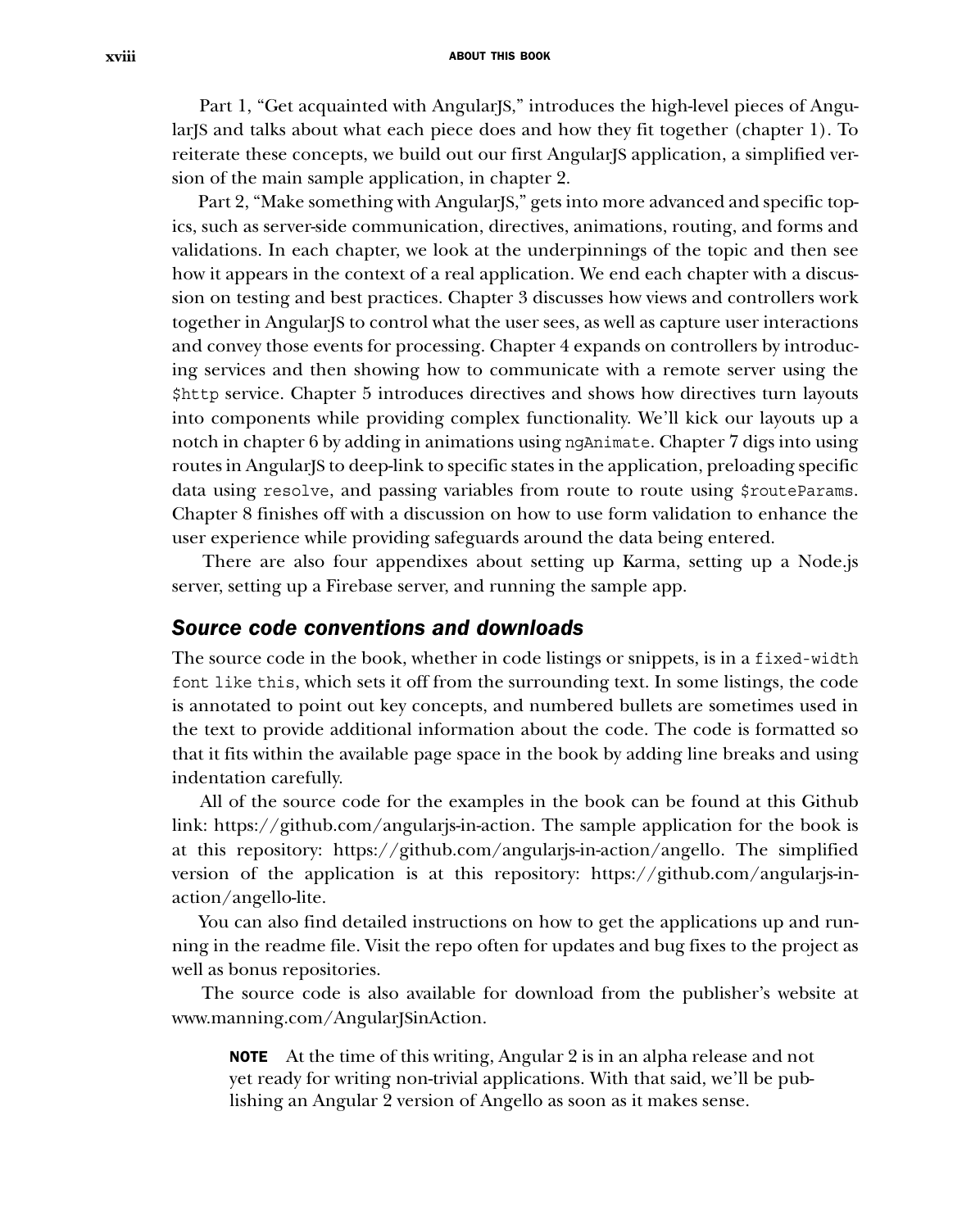#### *Software requirements*

To run the sample applications, you'll need to have Node.js installed. You can find the installation instructions for Node.js at this link: [https://nodejs.org/.](https://nodejs.org/) To run the tests, it's also necessary to have Karma installed to execute the unit tests. You can find instructions on how to install Karma at their website: [http://karma-runner.github.io/0.12/](http://karma-runner.github.io/0.12/index.html) [index.html](http://karma-runner.github.io/0.12/index.html).

 We also recommend installing the serve npm module, a lightweight web server to display your web applications in the browser: [https://www.npmjs.com/package/serve.](https://www.npmjs.com/package/serve)

#### *Resources*

- The most valuable resources for the book are the repositories you will find at the link [https://github.com/angularjs-in-action.](https://github.com/angularjs-in-action)
- You can also see a live version of Angello at the companion site for the book at this link: [http://www.angelloinaction.com/.](http://www.angelloinaction.com/)
- And you'll find a ton of helpful material at the blog "One Hungry Mind" here: [http://onehungrymind.com/.](http://onehungrymind.com/) Additional content relating to Angello, based on reader feedback, will be posted.

### *Author Online*

Purchase of *AngularJS in Action* includes free access to a private web forum run by Manning Publications where you can make comments about the book, ask technical questions, and receive help from the authors and other users. To access the forum and subscribe to it, point your web browser to<www.manning.com/AngularJSinAction>. This Author Online (AO) page provides information on how to get on the forum once you're registered, what kind of help is available, and the rules of conduct on the forum.

 Manning's commitment to our readers is to provide a venue where a meaningful dialog among individual readers and between readers and authors can take place. It's not a commitment to any specific amount of participation on the part of the authors, whose contribution to the forum remains voluntary (and unpaid). We suggest you try asking the authors some challenging questions, lest their interest stray!

 The AO forum and the archives of previous discussions will be accessible from the publisher's website as long as the book is in print.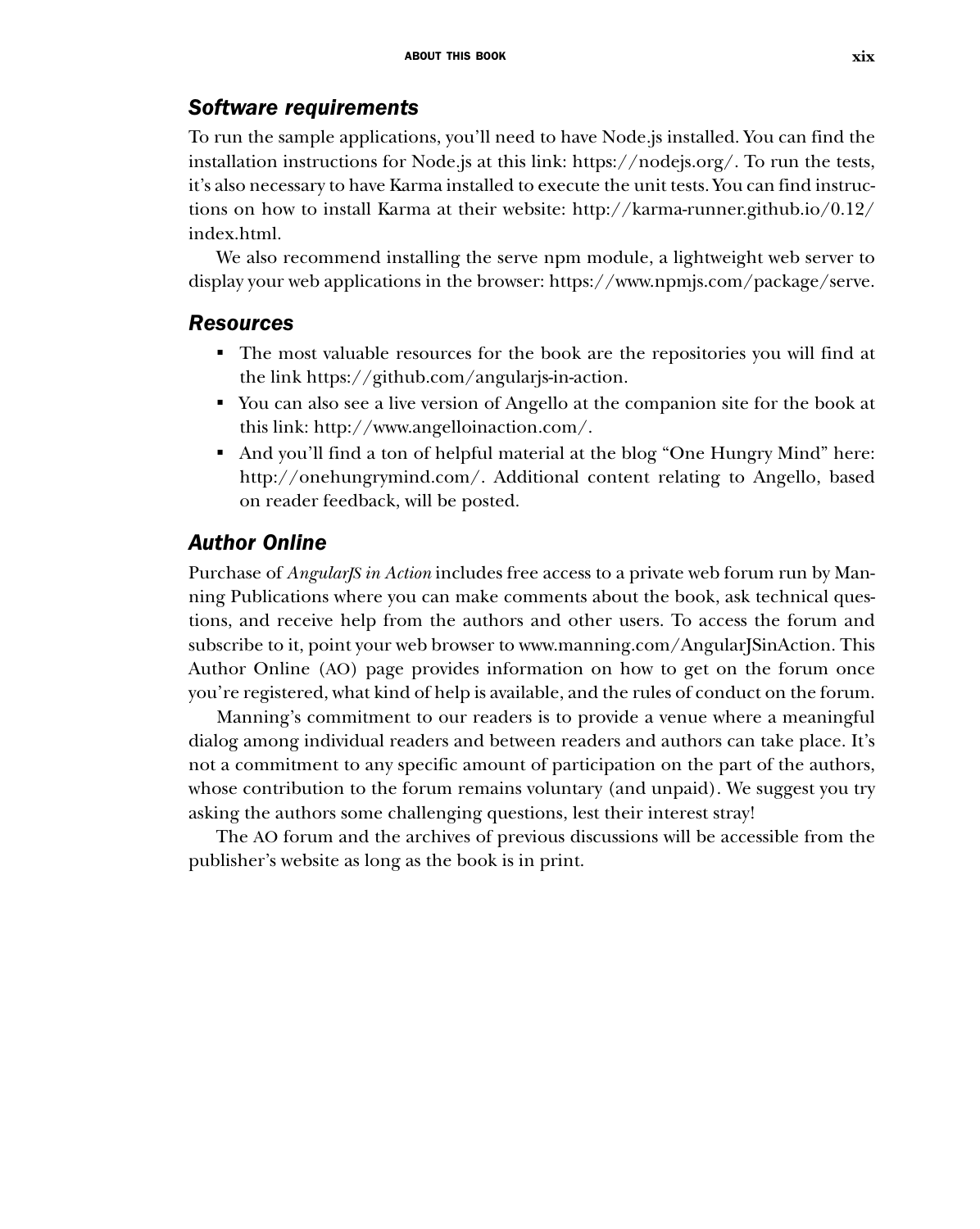# *about the authors*

<span id="page-19-0"></span>

LUKAS RUEBBELKE started programming in 2001 when he discovered Flash. He learned to program in ActionScript 1.0, which is a prototypical language. Almost fifteen years later, he has come full circle as he spends almost all of his time writing JavaScript.

 Lukas lives in Phoenix, Arizona, where he is passionately dedicated to the community and cohosts one of the largest meetups in the valley. He's also an avid blogger at<http://onehungrymind.com/> and has spoken at many conferences, including ng-conf, ng-europe, and

ng-vegas. He is completely sold on the belief that programming changes lives, and this book is one of the artifacts of his deeply held conviction.

BRIAN FORD is a developer working on the Angular core team at Google. Selfdescribed as often "the most millennial person in the room," Brian started committing to Angular core while studying Computer Science Engineering at the University of Michigan.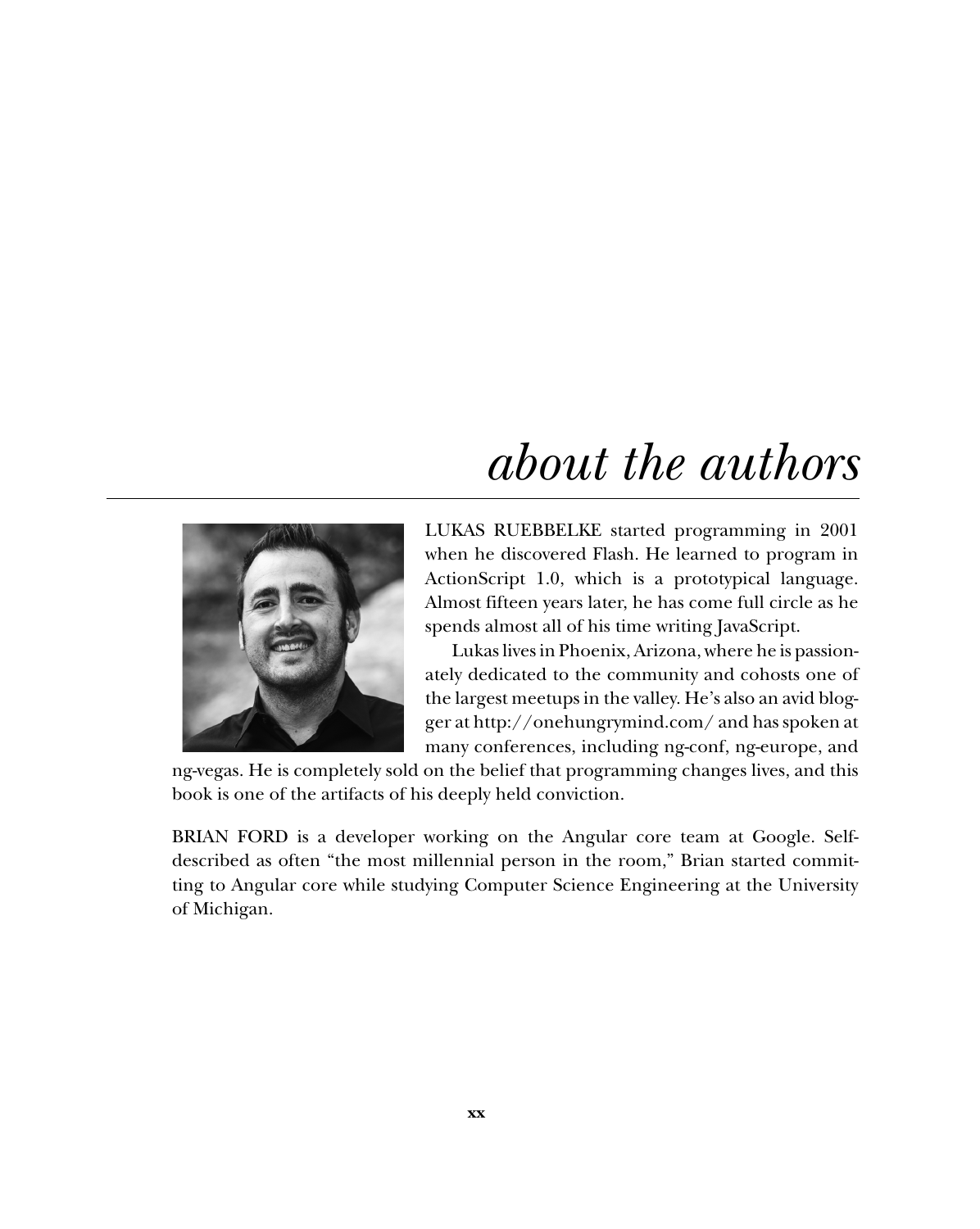### *about the cover illustration*

<span id="page-20-0"></span>The figure on the cover of *AngularJS in Action* is captioned "Man from Vukovar, Croatia." The illustration is taken from a reproduction of an album of traditional Croatian costumes from the mid-nineteenth century by Nikola Arsenovic, published by the Ethnographic Museum in Split, Croatia, in 2003. The illustrations were obtained from a helpful librarian at the museum, itself situated in the Roman core of the medieval center of the town: the ruins of Emperor Diocletian's retirement palace from around AD 304. The book includes finely colored illustrations of figures from different regions of Croatia, accompanied by descriptions of the costumes and of everyday life.

Vukovar is a mid-sized town in eastern Croatia. It has the country's largest river port, located at the confluence of the Vuka River with the Danube. Vukovar has always been a thriving community due to its fortunate location, and it has served as a gateway to Austria and the west for centuries. The figure on the cover is dressed in his Sunday finery—blue woolen pants, a black woolen vest over a while linen shirt, topped by a voluminous black cloak—all richly adorned with the intricate and colorful embroidery that is typical for this region of Croatia.

 Dress codes and lifestyles have changed over the last 200 years, and the diversity by region, so rich at the time, has faded away. It is now hard to tell apart the inhabitants of different continents, let alone of different hamlets or towns separated by only a few miles. Perhaps we have traded cultural diversity for a more varied personal life—certainly for a more varied and fast-paced technological life.